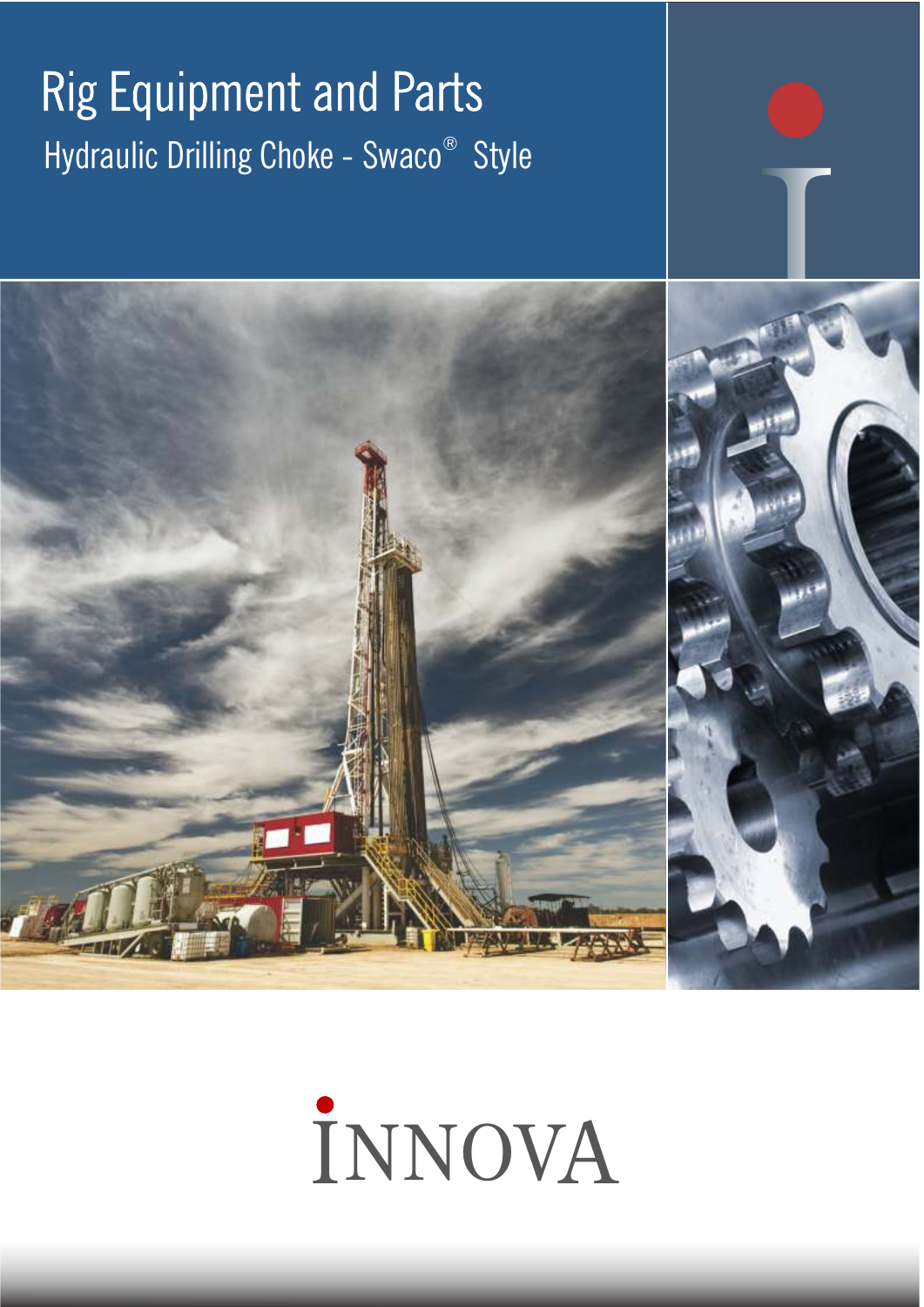# **INNOVA**



### **Hydraulic Drilling Choke SWACO<sup>®</sup> STYLE**



- **Ideal choke for precision control of flow rates**
- **Designed to provide positive seal**
- **Tungsten carbide wear sleeves extend choke's serviceability life**
- **Eight-bolt design allows for internal inspection without serious downtime**
- **Rotary-style actuator allows for regulation of the opening from full open to full close**

### **Manual and Hydraulic Drilling Chokes and Parts**



**Cameron® Style Swaco® Style** 

## **Cameron® Style H2**

Cameron, Shaffer and Swaco are registered trademarks of companies not affiliated with Innova Business Development